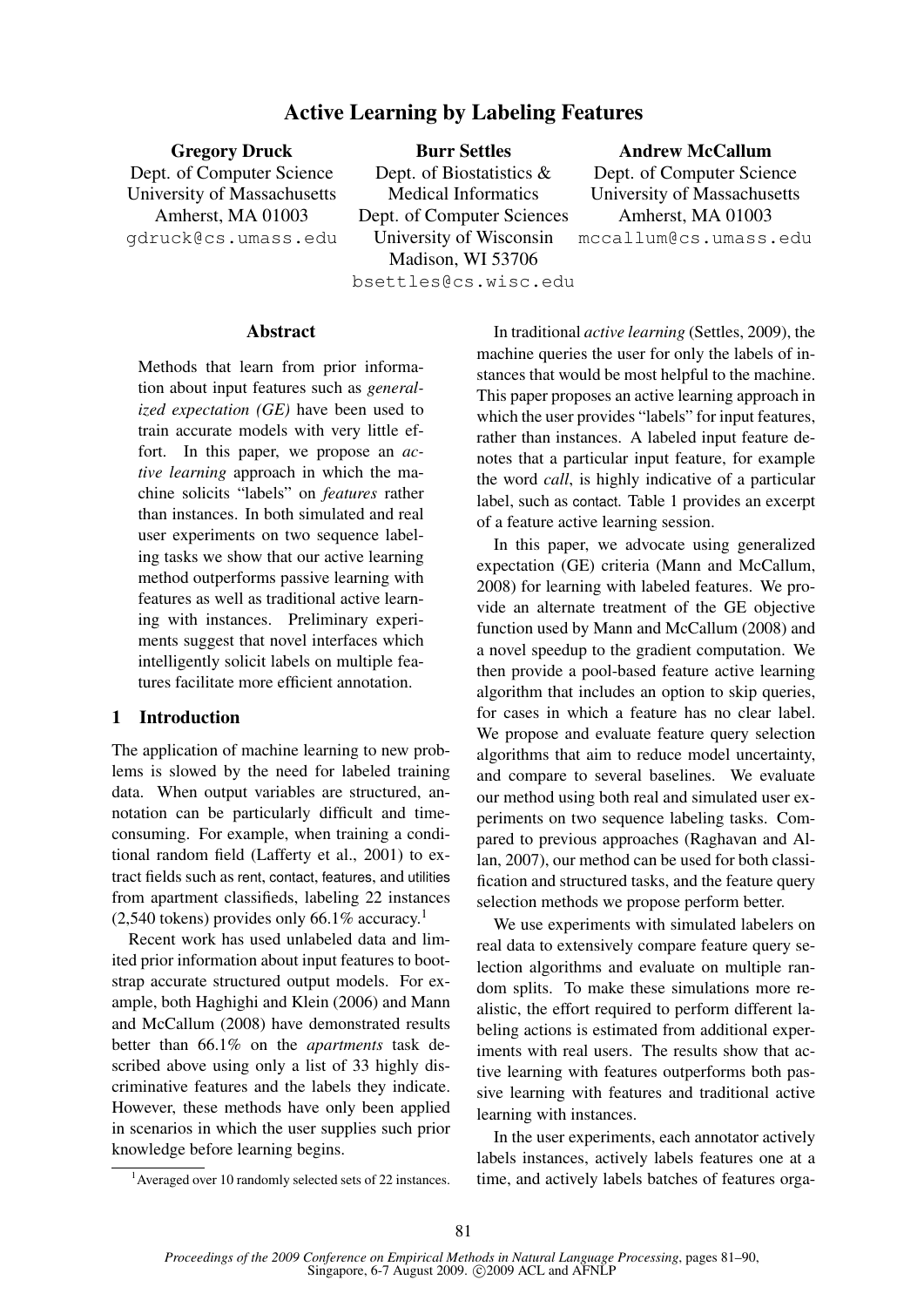| accuracy $46.5 \rightarrow 60.5$ |           | accuracy $60.5 \rightarrow 67.1$ |           |  |
|----------------------------------|-----------|----------------------------------|-----------|--|
| feature                          | label     | feature                          | label     |  |
| PHONE*                           | contact   | water                            | utilities |  |
| call                             | contact   | close                            | neighbor. |  |
| deposit                          | rent      | garbage                          | utilities |  |
| month                            | rent      | included                         | utilities |  |
| pets                             | restrict. |                                  | features  |  |
| lease                            | rent      | shopping                         | neighbor. |  |
| appointment                      | contact   | bart                             | neighbor. |  |
| parking                          | features  | downtown                         | neighbor. |  |
| $EMAIL*$                         | contact   | TIME*                            | contact   |  |
| information                      | contact   | bath                             | size      |  |

Table 1: Two iterations of feature active learning. Each table shows the features labeled, and the resulting change in accuracy. Note that the word *included* was labeled as both utilities and features, and that ∗ denotes a regular expression feature.

nized using a "grid" interface. The results support the findings of the simulated experiments and provide evidence that the "grid" interface can facilitate more efficient annotation.

# 2 Conditional Random Fields

In this section we describe the underlying probabilistic model for all methods in this paper. We focus on sequence labeling, though the described methods could be applied to other structured output or classification tasks. We model the probability of the label sequence  $y \in \mathcal{Y}^n$  conditioned on the input sequence  $\mathbf{x} \in \mathcal{X}^n$ ,  $p(\mathbf{y}|\mathbf{x};\theta)$  using first-order linear-chain conditional random fields (CRFs) (Lafferty et al., 2001). This probability is

$$
p(\mathbf{y}|\mathbf{x};\theta) = \frac{1}{Z_{\mathbf{x}}} \exp\big(\sum_{i} \sum_{j} \theta_{j} f_{j}(y_{i}, y_{i+1}, \mathbf{x}, i)\big),
$$

where  $Z_{\rm x}$  is the partition function and feature functions  $f_i$  consider the entire input sequence and at most two consecutive output variables. The most probable output sequence and transition marginal distributions can be computed using variants of Viterbi and forward-backward.

Provided a training data distribution  $\tilde{p}$ , we estimate CRF parameters by maximizing the conditional log likelihood of the training data.

$$
\mathcal{L}(\theta) = E_{\widetilde{p}(\mathbf{x}, \mathbf{y})}[\log p(\mathbf{y}|\mathbf{x}; \theta)]
$$

We use numerical optimization to maximize  $\mathcal{L}(\theta)$ , which requires the gradient of  $\mathcal{L}(\theta)$  with respect to the parameters. It can be shown that the partial derivative with respect to parameter  $j$  is equal

to the difference between the empirical expectation of  $F_j$  and the model expectation of  $F_j$ , where  $F_j(\mathbf{y}, \mathbf{x}) = \sum_i f_j(y_i, y_{i+1}, \mathbf{x}, i).$ 

$$
\frac{\partial}{\partial \theta_j} \mathcal{L}(\theta) = E_{\tilde{p}(\mathbf{x}, \mathbf{y})}[F_j(\mathbf{y}, \mathbf{x})] - E_{\tilde{p}(\mathbf{x})}[E_{p(\mathbf{y}|\mathbf{x};\theta)}[F_j(\mathbf{y}, \mathbf{x})]].
$$

We also include a zero-mean variance  $\sigma^2 = 10$ Gaussian prior on parameters in all experiments.<sup>2</sup>

### 2.1 Learning with missing labels

The training set may contain partially labeled sequences. Let z denote missing labels. We estimate parameters with this data by maximizing the marginal log-likelihood of the observed labels.

$$
\mathcal{L}_{MML}(\theta) = E_{\tilde{p}(\mathbf{x}, \mathbf{y})}[\log \sum_{\mathbf{z}} p(\mathbf{y}, \mathbf{z} | \mathbf{x}; \theta)]
$$

We refer to this training method as *maximum marginal likelihood* (MML); it has also been explored by Quattoni et al. (2007).

The gradient of  $\mathcal{L}_{MML}(\theta)$  can also be written as the difference of two expectations. The first is an expectation over the empirical distribution of x and y, and the model distribution of z. The second is a double expectation over the empirical distribution of x and the model distribution of y and z.

$$
\frac{\partial}{\partial \theta_j} \mathcal{L}_{MML}(\theta) = E_{\tilde{p}(\mathbf{x}, \mathbf{y})} [E_{p(\mathbf{z}|\mathbf{y}, \mathbf{x}; \theta)} [F_j(\mathbf{y}, \mathbf{z}, \mathbf{x})]]
$$

$$
- E_{\tilde{p}(\mathbf{x})} [E_{p(\mathbf{y}, \mathbf{z}|\mathbf{x}; \theta)} [F_j(\mathbf{y}, \mathbf{z}, \mathbf{x})]].
$$

We train models using  $\mathcal{L}_{MML}(\theta)$  with expected gradient (Salakhutdinov et al., 2003).

To additionally leverage unlabeled data, we compare with *entropy regularization* (ER). ER adds a term to the objective function that encourages confident predictions on unlabeled data. Training of linear-chain CRFs with ER is described by Jiao et al. (2006).

### 3 Generalized Expectation Criteria

In this section, we give a brief overview of *generalized expectation criteria* (GE) (Mann and Mc-Callum, 2008; Druck et al., 2008) and explain how we can use GE to learn CRF parameters with estimates of feature expectations and unlabeled data.

GE criteria are terms in a parameter estimation objective function that express preferences on the

 $210$  is a default value that works well in many settings.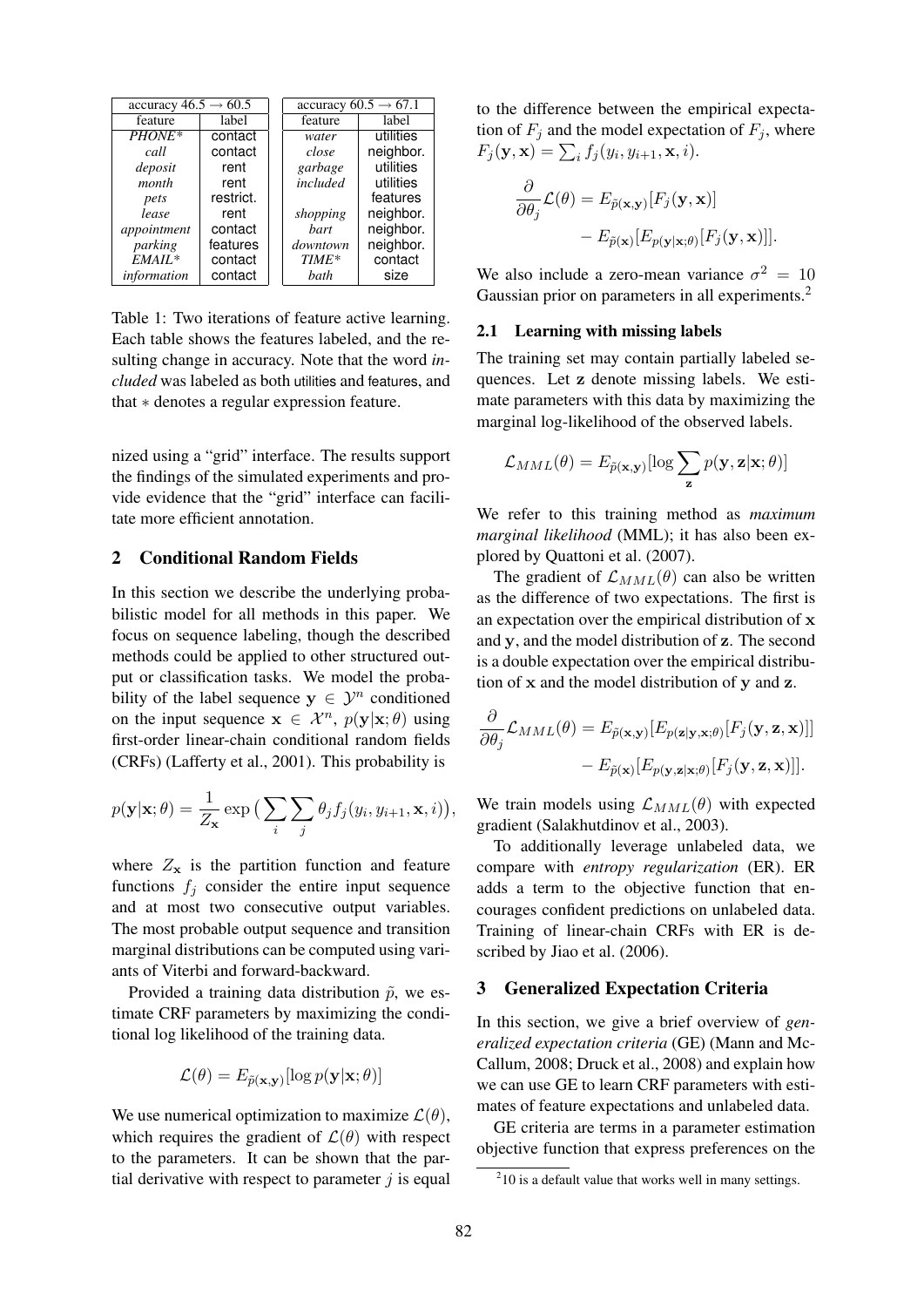value of a model expectation of some function. Given a score function S, an empirical distribution  $\tilde{p}(\mathbf{x})$ , a model distribution  $p(\mathbf{y}|\mathbf{x}; \theta)$ , and a constraint function  $G_k(\mathbf{x}, \mathbf{y})$ , the value of a GE criterion is  $\mathcal{G}(\theta) = S(E_{\tilde{p}(\mathbf{x})}[E_{p(\mathbf{y}|\mathbf{x};\theta)}[G_k(\mathbf{x}, \mathbf{y})]]).$ 

GE provides a flexible framework for parameter estimation because each of these elements can take an arbitrary form. The most important difference between GE and other parameter estimation methods is that it does not require a one-to-one correspondence between constraint functions  $G_k$  and model feature functions. We leverage this flexibility to estimate parameters of feature-rich CRFs with a very small set of expectation constraints.

Constraint functions  $G_k$  can be normalized so that the sum of the expectations of a set of functions is 1. In this case, S may measure the divergence between the expectation of the constraint function and a target expectation  $\hat{G}_k$ .

$$
\mathcal{G}(\theta) = \hat{G}_k \log(E[G_k(\mathbf{x}, \mathbf{y})]),\tag{1}
$$

where  $E[G_k(\mathbf{x}, \mathbf{y})] = E_{\tilde{p}(\mathbf{x})}[E_{p(\mathbf{y}|\mathbf{x};\theta)}[G_k(\mathbf{x}, \mathbf{y})]].$ 

It can be shown that the partial derivative of  $\mathcal{G}(\theta)$  with respect to parameter j is proportional to the predicted covariance between the model feature function  $F_j$  and the constraint function  $G_k$ .<sup>3</sup>

$$
\frac{\partial}{\partial \theta_j} \mathcal{G}(\theta) = \frac{\hat{G}_k}{E[G_k(\mathbf{x}, \mathbf{y})]} \times
$$
\n
$$
\left( E_{\tilde{p}(\mathbf{x})} \left[ E_{p(\mathbf{y}|\mathbf{x};\theta)} [F_j(\mathbf{x}, \mathbf{y}) G_k(\mathbf{x}, \mathbf{y})] - E_{p(\mathbf{y}|\mathbf{x};\theta)} [F_j(\mathbf{x}, \mathbf{y})] E_{p(\mathbf{y}|\mathbf{x};\theta)} [G_k(\mathbf{x}, \mathbf{y})] \right) \right)
$$
\n(2)

The partial derivative shows that GE learns parameter values for model feature functions based on their predicted covariance with the constraint functions. GE can thus be interpreted as a bootstrapping method that uses the limited training signal to learn about parameters for related model feature functions.

#### 3.1 Learning with feature-label distributions

Mann and McCallum (2008) apply GE to a linearchain, first-order CRF. In this section we provide an alternate treatment that arrives at the same objective function from the general form described in the previous section.

Often, feature functions in a first-order linearchain CRF f are binary, and are the conjunction of an observational test  $q(\mathbf{x}, i)$  and a label pair test  ${\bf 1}_{\{y_i=y',y_{i+1}=y''\}}$ .

$$
f(y_i, y_{i+1}, \mathbf{x}, i) = \mathbf{1}_{\{y_i = y', y_{i+1} = y''\}} q(\mathbf{x}, i)
$$

The constraint functions  $G_k$  we use here decompose and operate similarly, except that they only include a test for a single label. Single label constraints are easier for users to estimate and make GE training more efficient. Label transition structure can be learned automatically from single label constraints through the covariance-based parameter update of Equation 2. For convenience, we can write  $G_{yk}$  to denote the constraint function that combines observation test  $k$  with a test for label  $y$ . We also add a normalization constant  $C_k = E_{\tilde{p}(\mathbf{x})}[\sum_i q_k(\mathbf{x}, i)],$ 

$$
G_{yk}(\mathbf{x}, \mathbf{y}) = \sum_{i} \frac{1}{C_k} \mathbf{1}_{\{y_i = y\}} q_k(\mathbf{x}, i)
$$

Under this construction the expectation of  $G_{yk}$  is the predicted conditional probability that the label at some arbitrary position  $i$  is  $y$  when the observational test at *i* succeeds,  $\tilde{p}(y_i = y|q_k(\mathbf{x}, i) = 1; \theta)$ .

If we have a set of constraint functions  ${G_{yk}$ :  $y \in \mathcal{Y}$ , and we use the score function in Equation 1, then the GE objective function specifies the minimization of the KL divergence between the model and target distributions over labels conditioned on the success of the observational test. In general the objective function will consist of many such KL divergence penalties.

Computing the first term of the covariance in Equation 2 requires a marginal distribution over three labels, two of which will be consecutive, but the other of which could appear anywhere in the sequence. We can compute this marginal using the algorithm of Mann and McCallum (2008). As previously described, this algorithm is  $O(n|\mathcal{Y}|^3)$ for a sequence of length  $n$ . However, we make the following novel observation: we do not need to compute the extra lattices for feature label pairs with  $\hat{G}_{yk} = 0$ , since this makes Equation 2 equal to zero. In Mann and McCallum (2008), probabilities were smoothed so that  $\forall y \ \hat{G}_{yk} > 0$ . If we assume that only a small number of labels m have non-zero probability, then the time complexity of the gradient computation is  $O(nm|\mathcal{Y}|^2)$ . In this paper typically  $1 \leq m \leq 4$ , while |y| is 11 or 13.

<sup>&</sup>lt;sup>3</sup>If we use squared error for  $S$ , the partial derivative is the covariance multiplied by  $2(\hat{G}_k - E[G_k(\mathbf{x}, \mathbf{y})]).$ 

<sup>&</sup>lt;sup>4</sup>We this notation for an indicator function that returns 1 if the condition in braces is satisfied, and 0 otherwise.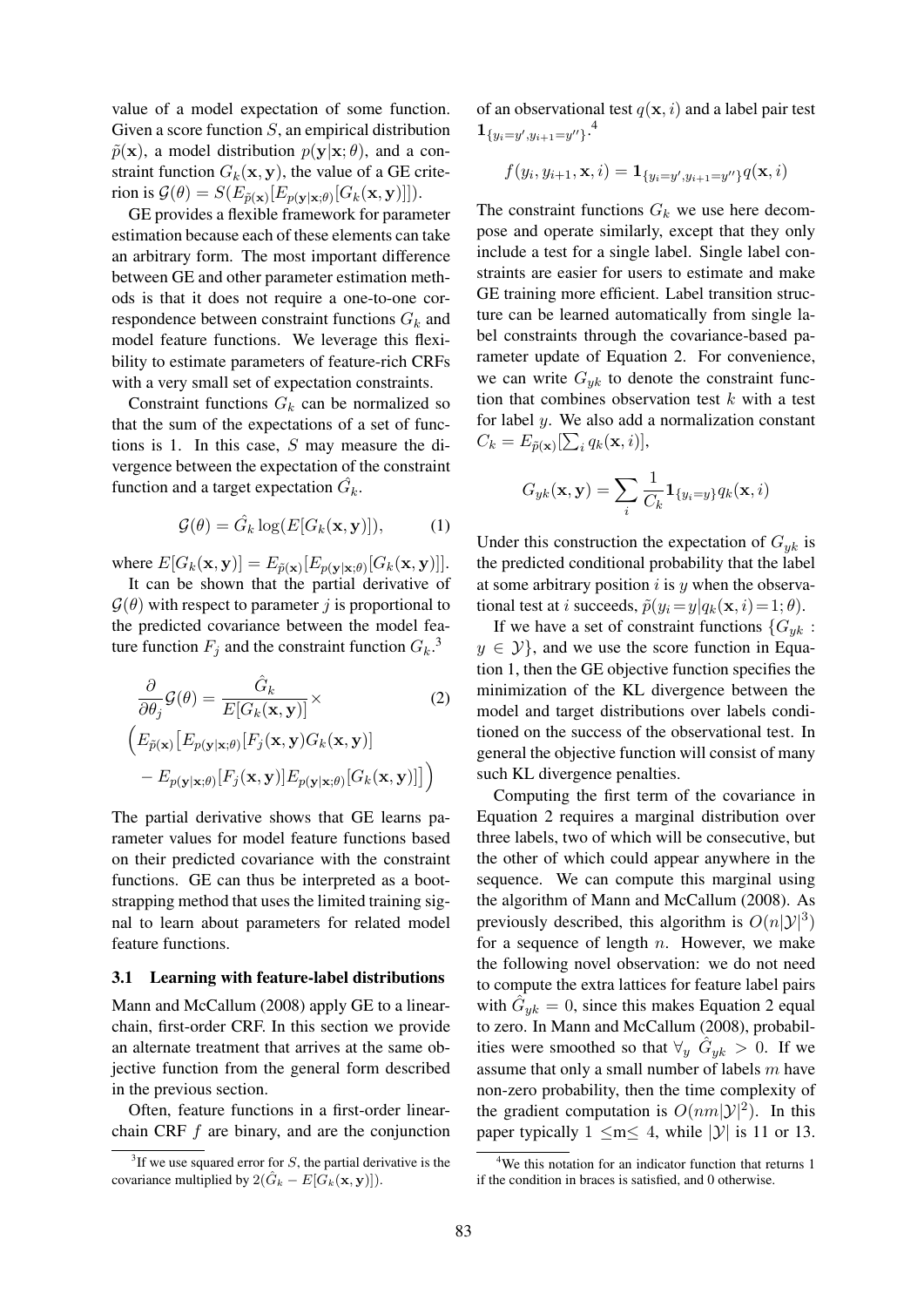In experiments in this paper, using this optimization does not significantly affect final accuracy.

We use numerical optimization to estimate model parameters. In general GE objective functions are not convex. Consequently, we initialize 0th-order CRF parameters using a sliding window logistic regression model trained with GE. We also include a Gaussian prior on parameters with  $\sigma^2 = 10$  in the objective function.

# 3.2 Learning with labeled features

The training procedure described above requires a set of observational tests or input features with target distributions over labels. Estimating a distribution could be a difficult task for an annotator. Consequently, we abstract away from specifying a distribution by allowing the user to assign labels to features (c.f. Haghighi and Klein (2006) , Druck et al. (2008)). For example, we say that the word feature *call* has label contact. A label for a feature simply indicates that the feature is a good indicator of the label. Note that features can have multiple labels, as does *included* in the active learning session shown in Table 1. We convert an input feature with a set of labels  $L$  into a distribution by assigning probability  $1/|L|$  for each  $l \in L$  and probability 0 for each  $l \notin L$ . By assigning 0 probability to labels  $l \notin L$ , we can use the speed-up described in the previous section.

#### 3.3 Related Work

Other proposed learning methods use labeled features to label unlabeled data. The resulting partially-labeled corpus can be used to train a CRF by maximizing MML. Similarly, *prototype-driven learning* (PDL) (Haghighi and Klein, 2006) optimizes the joint marginal likelihood of data labeled with *prototype* input features for each label. Additional features that indicate similarity to the prototypes help the model to generalize. In a previous comparison between GE and PDL (Mann and McCallum, 2008), GE outperformed PDL without the extra similarity features, whose construction may be problem-specific. GE also performed better when supplied accurate label distributions.

Additionally, both MML and PDL do not naturally generalize to learning with features that have multiple labels or distributions over labels, as in these scenarios labeling the unlabeled data is not straightforward. In this paper, we attempt to address this problem using a simple heuristic: when there are multiple choices for a token's label, sample a label. In Section 5 we use this heuristic with MML, but in general obtain poor results.

Raghavan and Allan (2007) also propose several methods for learning with labeled features, but in a previous comparison GE gave better results (Druck et al., 2008). Additionally, the generalization of these methods to structured output spaces is not straightforward. Chang et al. (2007) present an algorithm for learning with constraints, but this method requires users to set weights by hand. We plan to explore the use of the recently developed related methods of Bellare et al. (2009), Graça et al.  $(2008)$ , and Liang et al.  $(2009)$  in future work. Druck et al. (2008) provide a survey of other related methods for learning with labeled input features.

# 4 Active Learning by Labeling Features

Feature active learning, presented in Algorithm 1, is a *pool-based* active learning algorithm (Lewis and Gale, 1994) (with a pool of features rather than instances). The novel components of the algorithm are an option to skip a query and the notion that skipping and labeling have different costs. The option to skip is important when using feature queries because a user may not know how to label some features. In each iteration the model is retrained using the train procedure, which takes as input a set of labeled features  $\mathcal C$  and unlabeled data distribution  $\tilde{p}$ . For the reasons described in Section 3.3, we advocate using GE for the train procedure. Then, while the iteration cost c is less than the maximum cost  $c_{max}$ , the feature query  $q$  that maximizes the query selection metric  $\phi$  is selected. The accept function determines whether the labeler will label q. If q is labeled, it is added to the set of labeled features  $C$ , and the label cost  $c_{label}$  is added to  $c$ . Otherwise, the skip cost  $c_{skip}$  is added to c. This process continues for N iterations.

#### 4.1 Feature query selection methods

In this section we propose feature query selection methods  $\phi$ . Queries with a higher scores are considered better candidates. Note again that by features we mean observational tests  $q_k(\mathbf{x}, i)$ . It is also important to note these are not *feature selection* methods since we are determining the features for which supervisory feedback will be most helpful to the model, rather than determining which features will be part of the model.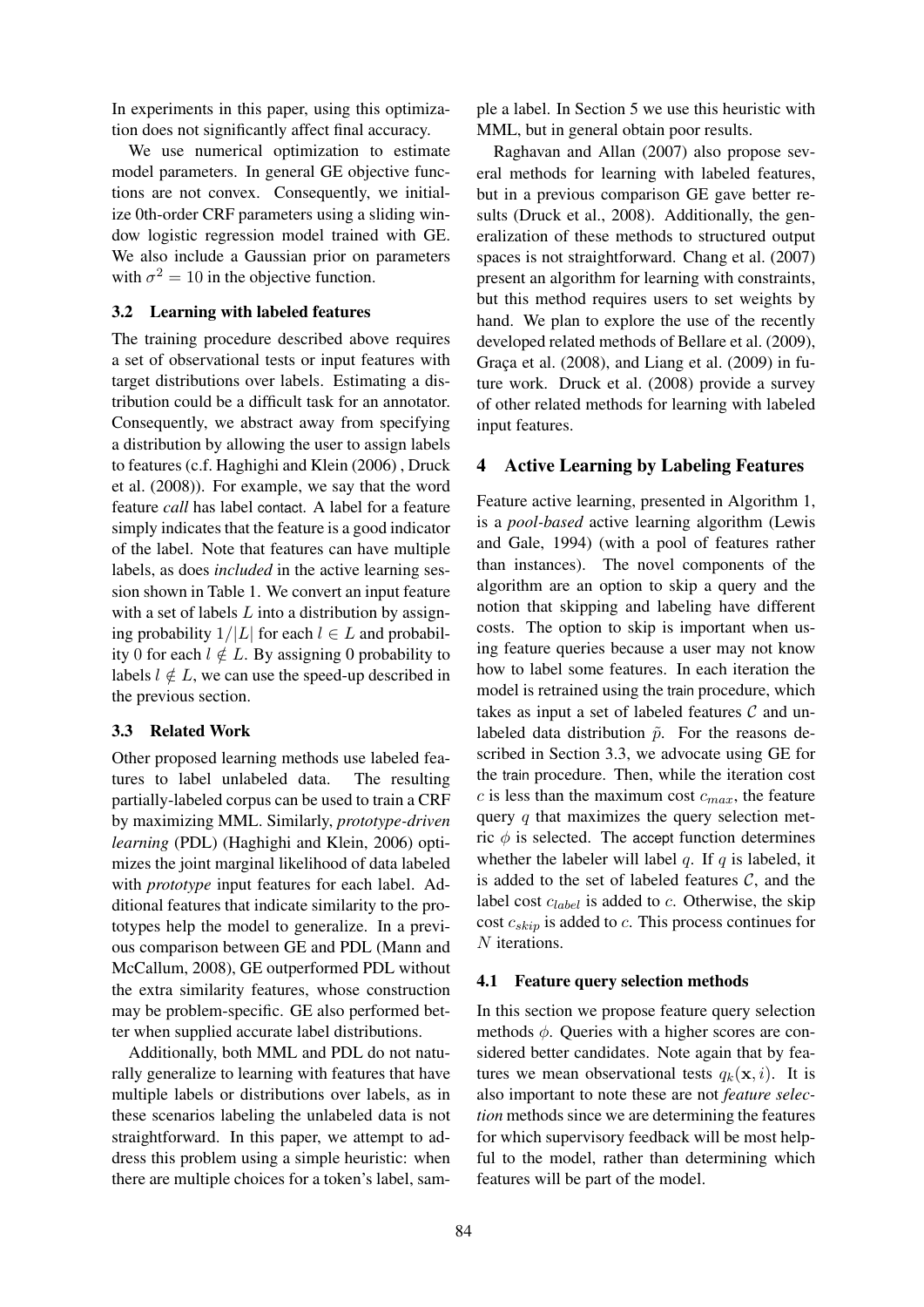#### Algorithm 1 Feature Active Learning

**Input:** empirical distribution  $\tilde{p}$ , initial feature constraints C, label cost  $c_{label}$ , skip cost  $c_{skip}$ , max cost per iteration  $c_{max}$ , max iterations  $\overline{N}$ **Output:** model parameters  $\theta$ for  $i = 1$  to  $N$  do  $\theta = \text{train}(\tilde{p}, C)$  $c = 0$ while  $c < c_{max}$  do  $q = \operatorname{argmax}_{q_k} \phi(q_k)$ if  $accept(q)$  then  $\mathcal{C} = \mathcal{C} \cup \mathrm{label}(q)$  $c = c + c_{label}$ else  $c = c + c_{skip}$ end if end while end for  $\theta = \text{train}(\tilde{p}, \mathcal{C})$ 

We propose to select queries that provide the largest reduction in model uncertainty. We notate possible responses to a query  $q_k$  as  $\hat{g}$ . The Expected Information Gain (EIG) of a query is the expectation of the reduction in model uncertainty over all possible responses. Mathematically, IG is

$$
\phi_{EIG}(q_k) = E_{p(\hat{g}|q_k;\theta)}[E_{\tilde{p}(\mathbf{x})}[H(p(\mathbf{y}|\mathbf{x};\theta) - H(p(\mathbf{y}|\mathbf{x};\theta)]],
$$

where  $\theta_{\hat{q}}$  are the new model parameters if the response to  $q_k$  is  $\hat{g}$ . Unfortunately, this method is computationally intractable. Re-estimating  $\theta_{\hat{a}}$  will typically involve retraining the model, and doing this for each possible query-response pair is prohibitively expensive for structured output models. Computing the expectation over possible responses is also difficult, as in this paper users may provide a set of labels for a query, and more generally  $\hat{g}$  could be a distribution over labels.

Instead, we propose a tractable strategy for reducing model uncertainty, motivated by traditional uncertainty sampling (Lewis and Gale, 1994). We assume that when a user responds to a query, the reduction in uncertainty will be equal to the Total Uncertainty (TU), the sum of the marginal entropies at the positions where the feature occurs.

$$
\phi_{TU}(q_k) = \sum_i \sum_j q_k(\mathbf{x}_i, j) H(p(y_j|\mathbf{x}_i; \theta))
$$

Total uncertainty, however, is highly biased towards selecting frequent features. A mean uncertainty variant, normalized by the feature's count, would tend to choose very infrequent features. Consequently we propose a tradeoff between the two extremes, called weighted uncertainty (WU), that scales the mean uncertainty by the log count of the feature in the corpus.

$$
\phi_{WU}(q_k) = \log(C_k) \frac{\phi_{TU}(q_k)}{C_k}
$$

.

Finally, we also suggest an uncertainty-based metric called diverse uncertainty (DU) that encourages diversity among queries by multiplying TU by the mean dissimilarity between the feature and previously labeled features. For sequence labeling tasks, we can measure the relatedness of features using distributional similarity.<sup>5</sup>

$$
\phi_{DU}(q_k) = \phi_{TU}(q_k) \frac{1}{|\mathcal{C}|} \sum_{j \in \mathcal{C}} 1 - \text{sim}(q_k, q_j)
$$

We contrast the notion of uncertainty described above with another type of uncertainty: the entropy of the predicted label distribution for the feature, or expectation uncertainty (EU). As above we also multiply by the log feature count.

$$
\phi_{EU}(q_k) = \log(C_k) H(\tilde{p}(y_i = y | q_k(\mathbf{x}, i) = 1; \theta))
$$

EU is flawed because it will have a large value for non-discriminative features.

The methods described above require the model to be retrained between iterations. To verify that this is necessary, we compare against query selection methods that only consider the previously labeled features. First, we consider a feature query selection method called **coverage** (cov) that aims to select features that are dissimilar from existing labeled features, increasing the labeled features' "coverage" of the feature space. In order to compensate for choosing very infrequent features, we multiply by the log count of the feature.

$$
\phi_{cov}(q_k) = \log(C_k) \frac{1}{|\mathcal{C}|} \sum_{j \in \mathcal{C}} 1 - \text{sim}(q_k, q_j)
$$

Motivated by the feature query selection method of Tandem Learning (Raghavan and Allan, 2007) (see Section 4.2 for further discussion), we consider a feature selection metric similarity (sim) that is the maximum similarity to a labeled feature, weighted by the log count of the feature.

$$
\phi_{sim}(q_k) = \log(C_k) \max_{j \in \mathcal{C}} \text{sim}(q_k, q_j)
$$

 $^5$ sim $(q_k, q_j)$  returns the cosine similarity between context vectors of words occurring in a window of  $\pm 3$ .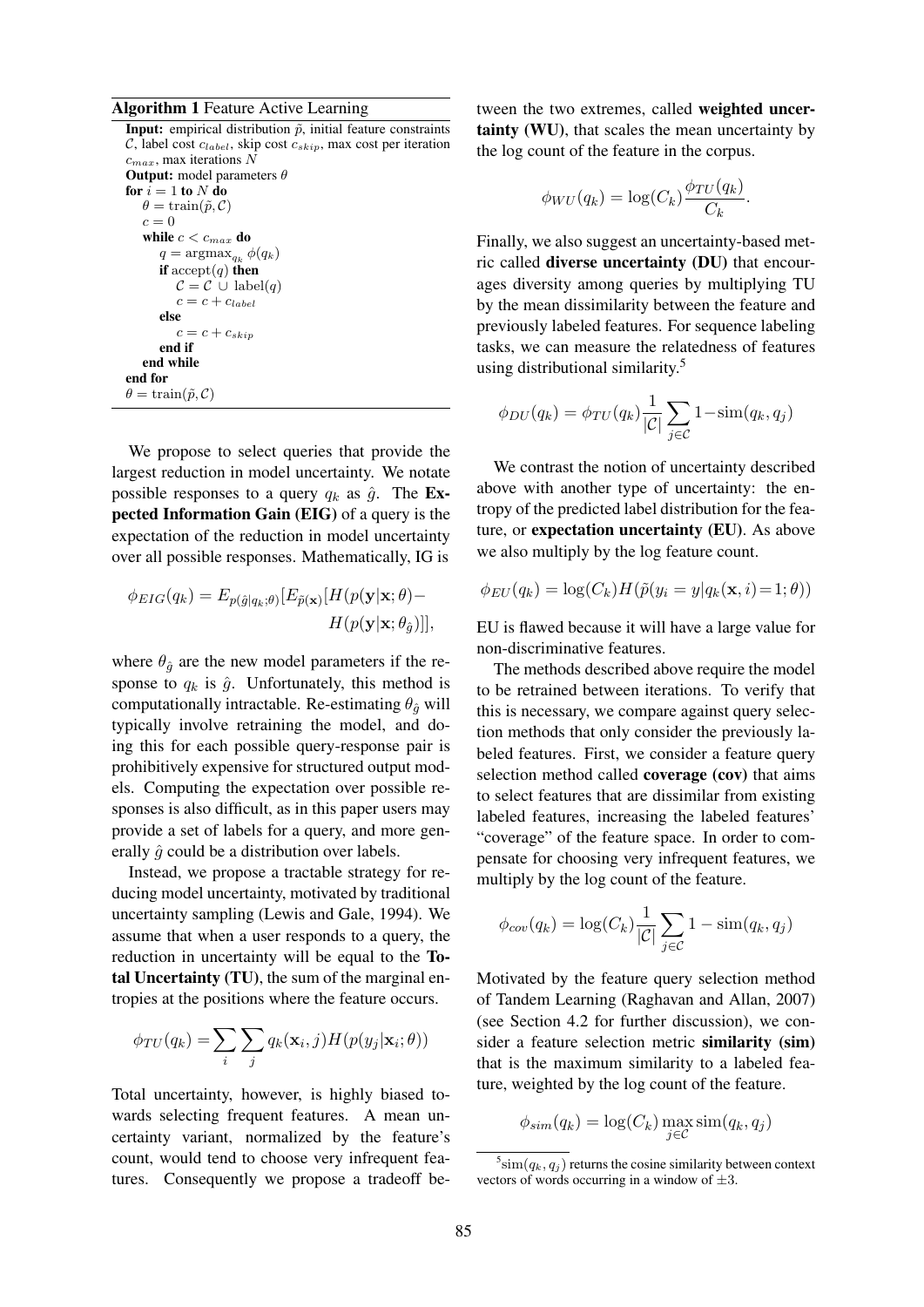Features similar to those already labeled are likely to be discriminative, and therefore likely to be labeled (rather than skipped). However, insufficient diversity may also result in an inaccurate model, suggesting that *coverage* should select more useful queries than *similarity*.

Finally, we compare with several passive baselines. Random (rand) assigns scores to features randomly. Frequency (freq) scores input features using their frequency in the training data.

$$
\phi_{freq}(q_k) = \sum_i \sum_j q_k(\mathbf{x}_i, j)
$$

Top LDA (LDA) selects the top words from 50 topics learned from the unlabeled data using latent Dirichlet allocation (LDA) (Blei et al., 2003). More specifically, the words  $w$  generated by each topic  $t$  are ranked using the conditional probability  $p(w|t)$ . The word feature is assigned its maximum rank across all topics.

$$
\phi_{LDA}(q_k) = \max_t \text{ rank}_{\text{LDA}}(q_k, t)
$$

This method will select useful features if the topics discovered are relevant to the task. A similar heuristic was used by Druck et al. (2008).

#### 4.2 Related Work

Tandem Learning (Raghavan and Allan, 2007) is an algorithm that combines feature and instance active learning for classification. The algorithm iteratively queries the user first for instance labels, then for feature labels. Feature queries are selected according to their co-occurrence with important model features and previously labeled features. As noted in Section 3.3, GE is preferable to the methods Tandem Learning uses to learn with labeled features. We address the mixing of feature and instance queries in Section 4.3.

In order to better understand differences in feature query selection methodology, we proposed a feature query selection method motivated $6$  by the method used in Tandem Learning in Section 4.1. However, this method performs poorly in the experiments in Section 5.

Liang et al. (2009) simultaneously developed a method for learning with and actively selecting *measurements*, or target expectations with associated noise. The measurement selection method proposed by Liang et al. (2009) is based on Bayesian experimental design and is similar to the expected information gain method described above. Consequently this method is likely to be intractable for real applications. Note that Liang et al. (2009) only use this method in synthetic experiments, and instead use a method similar to total uncertainty for experiments in part-of-speech tagging. Unlike the experiments presented in this paper, Liang et al. (2009) conduct only simulated active learning experiments and do not consider skipping queries.

Sindhwani (Sindhwani et al., 2009) simultaneously developed an active learning method that queries for both instance and feature labels that are then used in a graph-based learning algorithm. They find that querying certain features outperforms querying uncertain features, but this is likely because their query selection method is similar to the expectation uncertainty method described above, and consequently non-discriminative features may be queried often (see also the discussion in Section 4.1). It is also not clear how this graph-based training method would generalize to structured output spaces.

#### 4.3 Expectation Constraint Active Learning

Throughout this paper, we have focussed on labeling input features. However, the proposed methods generalize to queries for expectation estimates of arbitrary functions, for example queries for the label distributions for input features, labels for instances (using a function that is non-zero only for a particular instance), partial labels for instances, and class priors. The uncertainty-based query selection methods described in Section 4.1 apply naturally to these new query types. Importantly this framework would allow principled mixing of different query types, instead of alternating between them as in Tandem Learning (Raghavan and Allan, 2007). When mixing queries, it will be important to use different costs for different annotation types (Vijayanarasimhan and Grauman, 2008), and estimate the probability of obtaining a useful response to a query. We plan to pursue these directions in future work. This idea was also proposed by Liang et al. (2009), but no experiments with mixed active learning were presented.

<sup>&</sup>lt;sup>6</sup>The query selection method of Raghavan and Allan (2007) requires a stack that is modified between queries within each iteration. Here query scores are only updated after each iteration of labeling.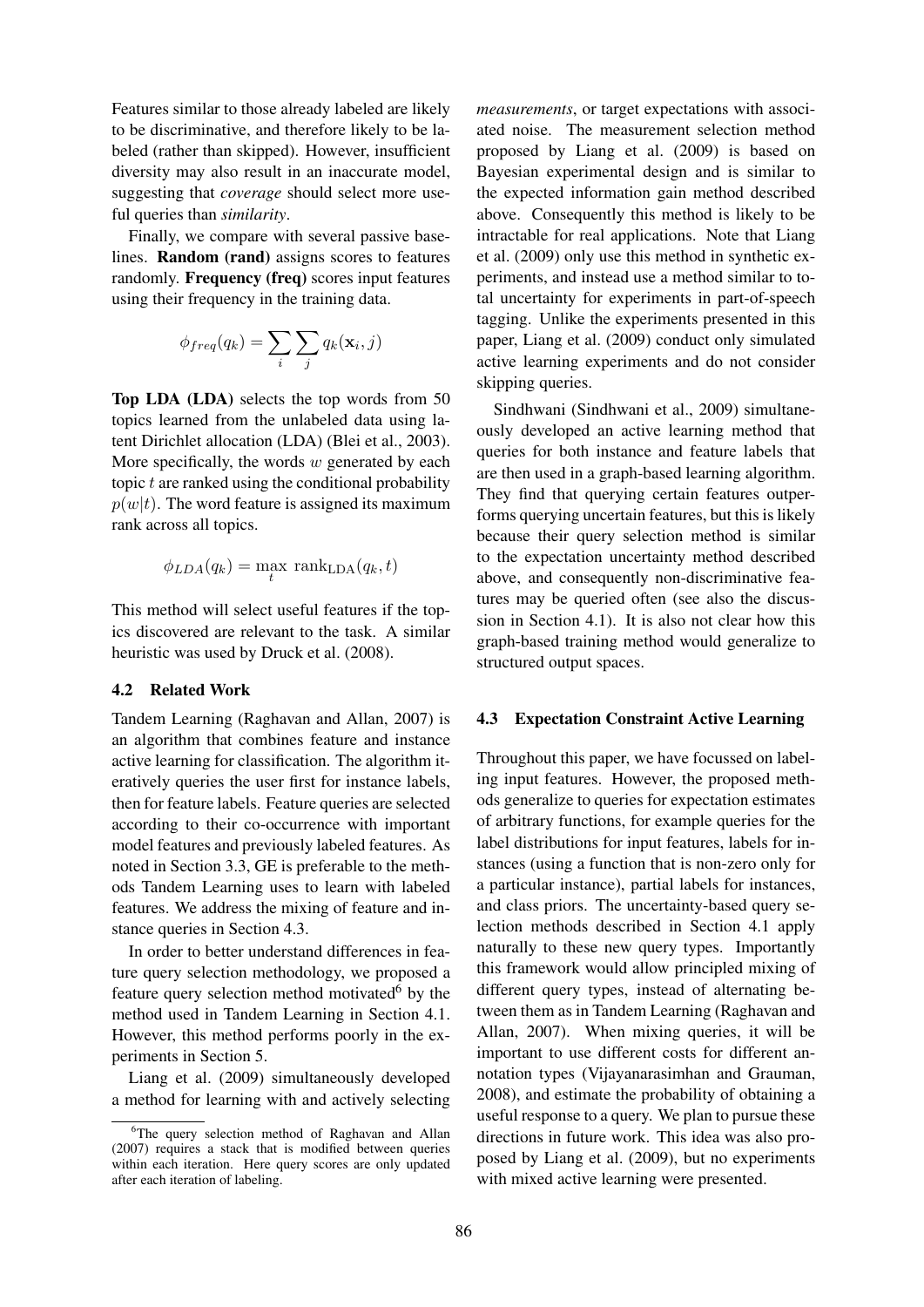### 5 Simulated User Experiments

In this section we experiment with an automated oracle labeler. When presented an instance query, the oracle simply provides the true labels. When presented a feature query, the oracle first decides whether to skip the query. We have found that users are more likely to label features that are relevant for only a few labels. Therefore, the oracle labels a feature if the entropy of its per occurrence label expectation,  $H(\tilde{p}(y_i = y | q_k(\mathbf{x}, i) = 1; \theta)) \le$ 0.7. The oracle then labels the feature using a heuristic: label the feature with the label whose expectation is highest, as well as any label whose expectation is at least half as large.

We estimate the effort of different labeling actions with preliminary experiments in which we observe users labeling data for ten minutes. Users took an average of 4 seconds to label a feature, 2 seconds to skip a feature, and 0.7 seconds to label a token. We setup experiments such that each iteration simulates one minute of labeling by setting  $c_{max} = 60$ ,  $c_{skip} = 2$  and  $c_{label} = 4$ . For instance active learning, we use Algorithm 1 but without the skip option, and set  $c_{label} = 0.7$ . We use  $N = 10$  iterations, so the entire experiment simulates 10 minutes of annotation time. For efficiency, we consider the 500 most frequent unlabeled features in each iteration. To start, ten randomly selected seed labeled features are provided.

We use random (rand) selection, uncertainty sampling (US) (using sequence entropy, normalized by sequence length) and information density (ID) (Settles and Craven, 2008) to select instance queries. We use Entropy Regularization (ER) (Jiao et al., 2006) to leverage unlabeled instances.<sup>7</sup> We weight the ER term by choosing the best<sup>8</sup> weight in  $\{10^{-3}, 10^{-2}, 10^{-1}, 1, 10\}$  multiplied by  $\frac{\#labeled}{\#unlabeled}$  for each data set and query selection method. Seed instances are provided such that the simulated labeling time is equivalent to labeling 10 features.

We evaluate on two sequence labeling tasks. The *apartments* task involves segmenting 300 apartment classified ads into 11 fields including features, rent, neighborhood, and contact. We use the same feature processing as Haghighi and Klein (2006), with the addition of context features in a window of ±3. The *cora references* task is to extract 13 BibTeX fields such as author and booktitle

| method        |                   | apartments  | cora               |             |  |
|---------------|-------------------|-------------|--------------------|-------------|--|
|               | mean              | final       | mean               | final       |  |
| ER rand       | 48.1              | 53.6        | 75.9               | 81.1        |  |
| ER US         | 51.7              | 57.9        | 76.0               | 83.2        |  |
| ER ID         | 51.4              | 56.9        | 75.9               | 83.1        |  |
| MML rand      | 47.7              | 51.2        | 58.6               | 64.6        |  |
| MML WU        | 57.6              | 60.8        | 61.0               | 66.2        |  |
| GE rand       | 59.0              | $64.8*$     | 77.6               | 83.7        |  |
| GE freq       | $66.5*$           | $71.6*$     | 68.6               | 79.8        |  |
| <b>GE LDA</b> | $65.7*$           | $71.4*$     | 74.9               | 85.0        |  |
| GE cov        | $68.2^{*}$        | $72.6*$     | 73.5               | 83.3        |  |
| GE sim        | 57.8              | $65.9*$     | 67.1               | 79.2        |  |
| <b>GE EU</b>  | $66.5*$           | $71.6*$     | 68.6               | 79.8        |  |
| <b>GETU</b>   | $70.1*^{\dagger}$ | $73.6^{*+}$ | 76.9               | $88.2^{*+}$ |  |
| <b>GE WU</b>  | $71.6^{*+}$       | $74.6^{*+}$ | $80.3**^{\dagger}$ | $88.1**$    |  |
| GE DU         | $70.5^{*†}$       | $74.4**$    | $78.4*$            | $87.5^{*+}$ |  |

Table 2: Mean and final token accuracy results.  $A^*$  or  $\dagger$  denotes that a GE method significantly outperforms all non-GE or passive GE methods, respectively. Bold entries significantly outperform all others. Methods in *italics* are passive.

from 500 research paper references. We use a standard set of word, regular expressions, and lexicon features, as well as context features in a window of  $\pm 3$ . All results are averaged over ten random 80:20 splits of the data.

### 5.1 Results

Table 2 presents mean (across all iterations) and final token accuracy results. On the *apartments* task, GE methods greatly outperform MML<sup>9</sup> and ER methods. Each uncertainty-based GE method also outperforms all passive GE methods. On the *cora* task, only GE with *weighted uncertainty* significantly outperforms ER and passive GE methods in terms of *mean* accuracy, but all uncertaintybased GE methods provide higher final accuracy. This suggests that on the *cora* task, active GE methods are performing better in later iterations. Figure 1, which compares the learning curves of the best performing methods of each type, shows this phenomenon. Further analysis reveals that the uncertainty-based methods are choosing frequent features that are more likely to be skipped than those selected randomly in early iterations.

We next compare with the results of related methods published elsewhere. We cannot make claims about statistical significance, but the results

 $7$ Results using self-training instead of ER are similar.

<sup>&</sup>lt;sup>8</sup>As measured by test accuracy, giving ER an advantage.

<sup>&</sup>lt;sup>9</sup>Only the best MML results are shown.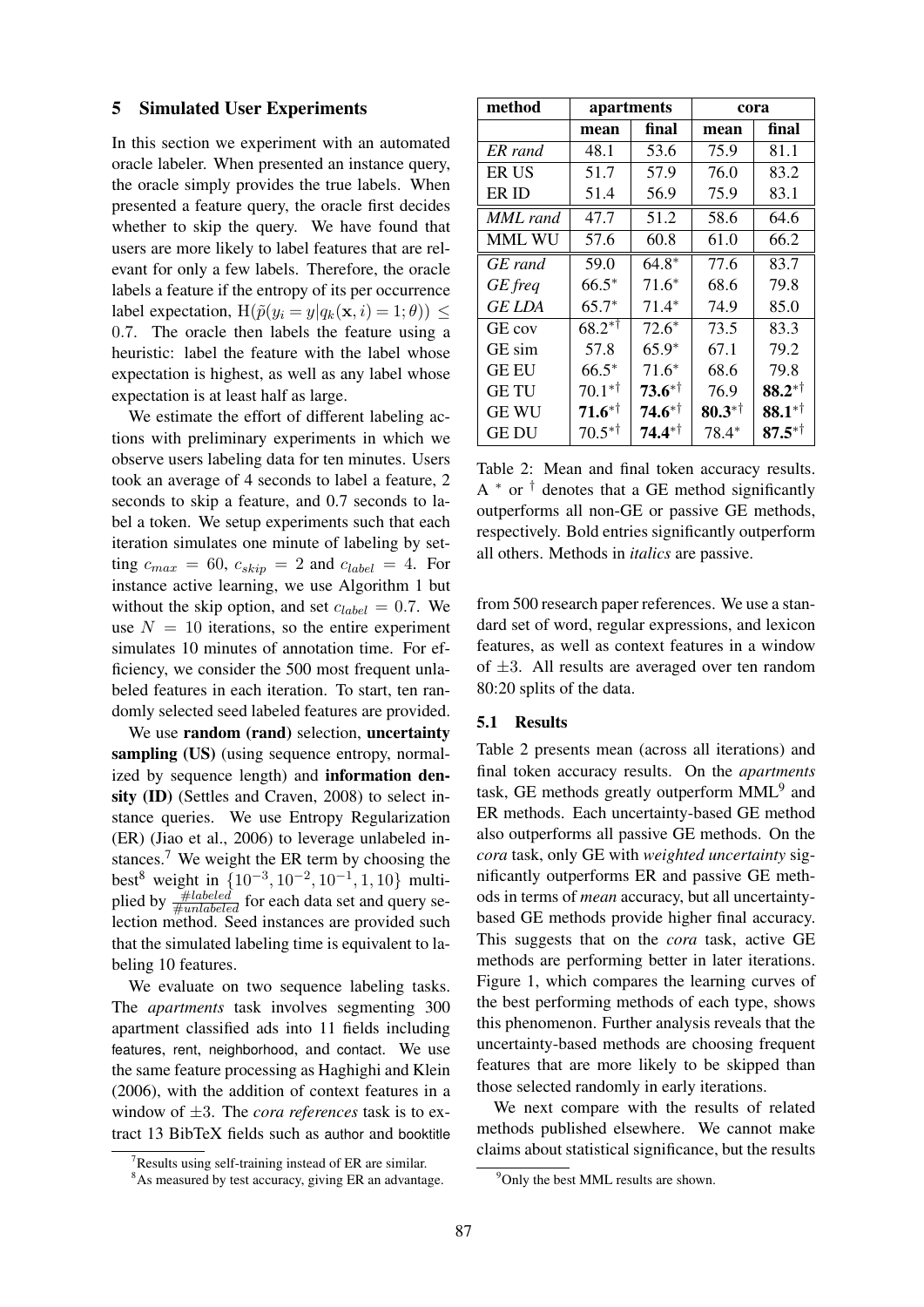illustrate the competitiveness of our method. The 74.6% final accuracy on *apartments* is higher than any result obtained by Haghighi and Klein (2006) (the highest is 74.1%), higher than the *supervised* HMM results reported by Grenager et al. (2005) (74.4%), and matches the results of Mann and Mc-Callum (2008) with GE with more accurate sampled label distributions and 10 labeled examples. Chang et al. (2007) only obtain better results than 88.2% on *cora* when using 300 labeled examples (two hours of estimated annotation time), 5000 additional unlabeled examples, and extra test time inference constraints. Note that obtaining these results required only 10 simulated minutes of annotation time, and that GE methods are provided no information about the label transition matrix.

# 6 User Experiments

Another advantage of feature queries is that feature names are concise enough to be browsed, rather than considered individually. This allows the design of improved interfaces that can further increase the speed of feature active learning. We built a prototype interface that allows the user to quickly browse many candidate features. The features are split into groups of five features each. Each group contains features that are related, as measured by distributional similarity. The features within each group are sorted according to the active learning metric. This interface, displayed in Figure 3, may be useful because features in the same group are likely to have the same label.

We conduct three types of experiments. First, a user labels instances selected by *information density*, and models are trained using ER. The instance labeling interface allows the user to label tokens quickly by extending the current selection one token at a time and only requiring a single keystroke to label an entire segment. Second, the user labels features presented one-at-a-time by *weighted uncertainty*, and models are trained using GE. To aid the user in understanding the function of the feature quickly, we provide several examples of the feature occurring in context and the model's current predicted label distribution for the feature. Finally, the user labels features organized using the grid interface described in the previous paragraph. *Weighted uncertainty* is used to sort feature queries within each group, and GE is used to train models. Each iteration of labeling lasts two minutes, and there are five iterations. Retrain-

ing with ER between iterations takes an average of 5 minutes on *cora* and 3 minutes on *apartments*. With GE, the retraining times are on average 6 minutes on *cora* and 4 minutes on *apartments*. Consequently, even when viewed with *total time*, rather than *annotation time*, feature active learning is beneficial. While waiting for models to retrain, users can perform other tasks.

Figure 2 displays the results. User 1 labeled *apartments* data, while Users 2 and 3 labeled *cora* data. User 1 was able to obtain much better results with feature labeling than with instance labeling, but performed slightly worse with the grid interface than with the serial interface. User 1 commented that they found the label definitions for *apartments* to be imprecise, so the other experiments were conducted on the *cora* data. User 2 obtained better results with feature labeling than instance labeling, and obtained higher mean accuracy with the grid interface. User 3 was much better at labeling features than instances, and performed especially well using the grid interface.

# 7 Conclusion

We proposed an active learning approach in which features, rather than instances, are labeled. We presented an algorithm for active learning with features and several feature query selection methods that approximate the expected reduction in model uncertainty of a feature query. In simulated experiments, active learning with features outperformed passive learning with features, and uncertainty-based feature query selection outperformed other baseline methods. In both simulated and real user experiments, active learning with features outperformed passive and active learning with instances. Finally, we proposed a new labeling interface that leverages the conciseness of feature queries. User experiments suggested that this grid interface can improve labeling efficiency.

# Acknowledgments

We thank Kedar Bellare for helpful discussions and Gaurav Chandalia for providing code. This work was supported in part by the Center for Intelligent Information Retrieval and the Central Intelligence Agency, the National Security Agency and National Science Foundation under NSF grant #IIS-0326249. The second author was supported by a grant from National Human Genome Research Institute. Any opinions, findings and conclusions or recommendations are the authors' and do not necessarily reflect those of the sponsor.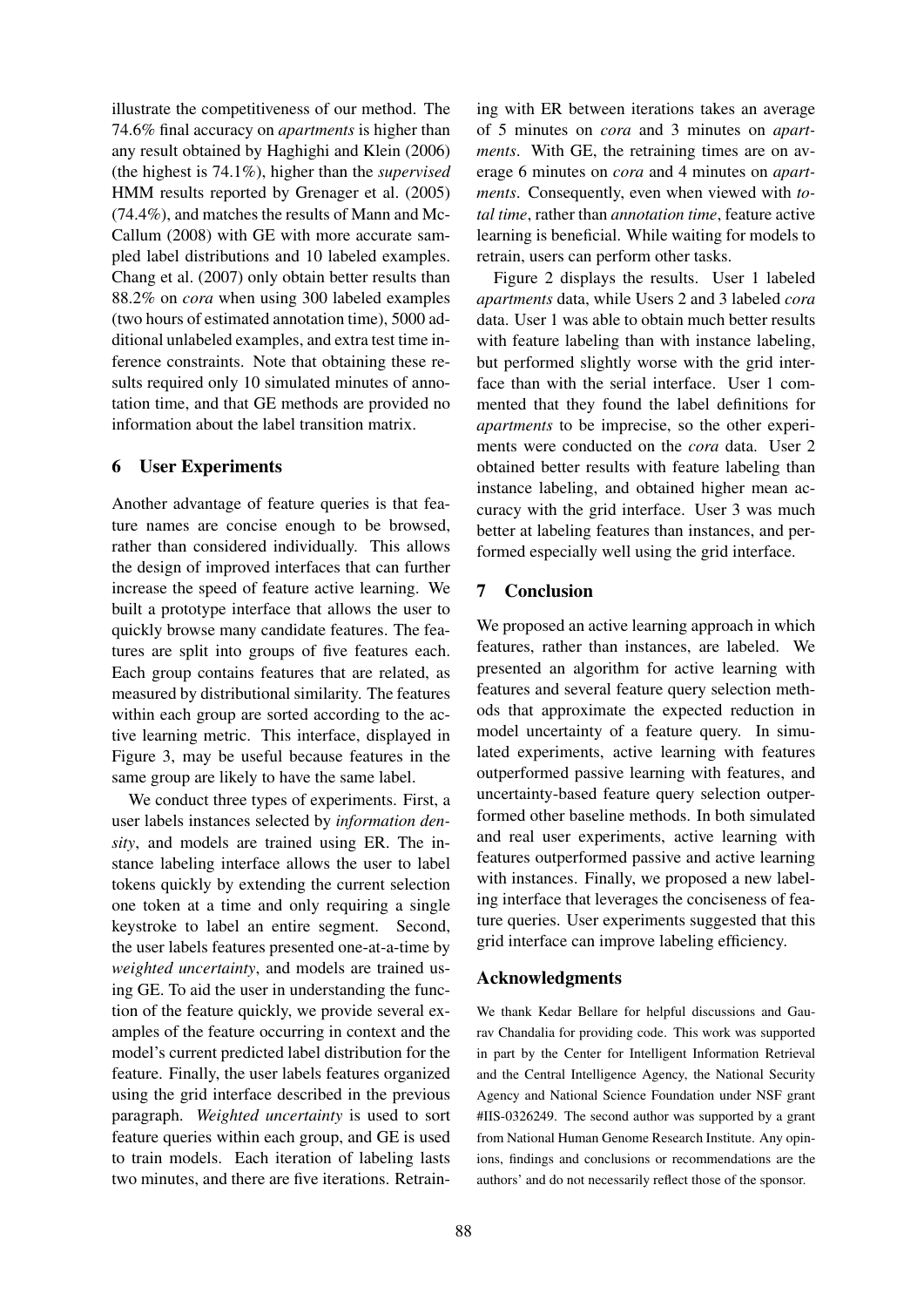

Figure 1: Token accuracy vs. time for best performing ER, MML, passive GE, and active GE methods.



Figure 2: User experiments with instance labeling and feature labeling with the *serial* and *grid* interfaces.

| 000<br>X Feature Active Learning GUI                                                                                  |                                                                                                                                                  |                                                                                  |                                                                                                                                                                                                           |                                                                                                                                                                                                                                                                                                                                                                                                                                                                                                                                                                                                                                                                                       |               |                                      |                                                                                                                                                                                                                                                                                                                                                                                                                                                                              |  |
|-----------------------------------------------------------------------------------------------------------------------|--------------------------------------------------------------------------------------------------------------------------------------------------|----------------------------------------------------------------------------------|-----------------------------------------------------------------------------------------------------------------------------------------------------------------------------------------------------------|---------------------------------------------------------------------------------------------------------------------------------------------------------------------------------------------------------------------------------------------------------------------------------------------------------------------------------------------------------------------------------------------------------------------------------------------------------------------------------------------------------------------------------------------------------------------------------------------------------------------------------------------------------------------------------------|---------------|--------------------------------------|------------------------------------------------------------------------------------------------------------------------------------------------------------------------------------------------------------------------------------------------------------------------------------------------------------------------------------------------------------------------------------------------------------------------------------------------------------------------------|--|
| title @                                                                                                               |                                                                                                                                                  |                                                                                  |                                                                                                                                                                                                           |                                                                                                                                                                                                                                                                                                                                                                                                                                                                                                                                                                                                                                                                                       | date (d)      | journal (i)                          | volume (v)                                                                                                                                                                                                                                                                                                                                                                                                                                                                   |  |
| institution (i)                                                                                                       |                                                                                                                                                  |                                                                                  | location (I)                                                                                                                                                                                              |                                                                                                                                                                                                                                                                                                                                                                                                                                                                                                                                                                                                                                                                                       | publisher (u) | note (n)                             | 0(0)                                                                                                                                                                                                                                                                                                                                                                                                                                                                         |  |
| <b>FEATURE=CONTAINSDOTS</b><br><b>FEATURE-PUNC</b><br>FEATURE=INITCAP<br><b>FEATURE-namesuffixes</b><br>WORD=Planning | WORD=Systems<br><b>WORD-Database</b><br>WORD=Information<br>WORD-Processing<br>WORD-Engineering                                                  |                                                                                  |                                                                                                                                                                                                           | author 0.327<br>date 0.300<br>booktitle 0.064<br>pages 0.054<br>journal 0.048<br>location 0.036<br>volume 0.031<br>tech 0.026<br>note 0.010                                                                                                                                                                                                                                                                                                                                                                                                                                                                                                                                           |               |                                      |                                                                                                                                                                                                                                                                                                                                                                                                                                                                              |  |
| WORD = analysis<br>WORD=flow<br>WORD=programs<br>WORD=dependence<br><b>WORD=networks</b>                              | WORD-learning (title)<br><b>WORD</b> =problems <i>ditle</i> )<br>WORD=logic <i>ditle</i><br><b>WORD=models (title)</b><br>$\overline{4}$         | WORD-An<br>WORD=The                                                              | editor 0.010<br>00.010<br>title 0.010<br>WORD=Automatic<br>Knowledge Base Machines . Kluwer Academic Publishers . 1987 .<br><b>WORD=Reasoning</b><br>Cognitive Science . Dublin University Press , 1994 . |                                                                                                                                                                                                                                                                                                                                                                                                                                                                                                                                                                                                                                                                                       |               |                                      |                                                                                                                                                                                                                                                                                                                                                                                                                                                                              |  |
| WORD-data<br>WORD=parallel<br>WORD=language<br>WORD=distributed<br>WORD=memory                                        | WORD-based <i>ditle</i> )<br>WORD=time (title)<br>WORD=system (title)<br><b>WORD</b> =shared <i>(Little</i> )<br>WORD=knowledge <i>(Little</i> ) | WORD-Programming<br>WORD=Languages<br>WORD=Logic<br>WORD-Language<br>WORD=Desian |                                                                                                                                                                                                           | C. L., Hanson, S. J., and Cowan, J. D., editors, Advances in Neural Information Processing Systems 5 (NIPS * 92),<br>pages 855 - 862, San<br>" The theory of hybrid stochastic algorithms ", in P. H. Damgaard, et al. (editors) Probabilistic Methods in Quantum Field<br>Theory and Quantum Gravity, New York: Plenum Press.<br>M. C. Ferris and   . - S. Pang (editors). Complementarity and variational problems : State of the Art . SIAM Publications.<br>1997.<br>relevance . In Farkas , Donka , Jacobsen , Wesley M and Todrys , Karol W editors , Papers from the Fourteenth Regional<br>Meeting of the Chicago Linguistic Society, Chicago, IL. Chicago Linguistic Society |               |                                      |                                                                                                                                                                                                                                                                                                                                                                                                                                                                              |  |
| WORD=Learning<br>WORD=Supercomputing<br>WORD-Neural<br>WORD=Implementation<br>WORD=Springer (publisher)               | WORD=Real<br>WORD=Time<br>WORD-Approach<br><b>WORD=Principles</b><br>WORD=Transactions                                                           | $WORD = CS$<br>$WORD = de$                                                       |                                                                                                                                                                                                           |                                                                                                                                                                                                                                                                                                                                                                                                                                                                                                                                                                                                                                                                                       |               |                                      |                                                                                                                                                                                                                                                                                                                                                                                                                                                                              |  |
| WORD=algorithms<br>WORD-problem<br>WORD=neural<br>WORD=code<br>WORD-databases                                         | WORD=editors<br>WORD-Eds (editor)<br><b>FEATURE-honorifics</b><br>WORD=Trans<br>WORD-systems                                                     |                                                                                  |                                                                                                                                                                                                           |                                                                                                                                                                                                                                                                                                                                                                                                                                                                                                                                                                                                                                                                                       |               |                                      |                                                                                                                                                                                                                                                                                                                                                                                                                                                                              |  |
|                                                                                                                       |                                                                                                                                                  |                                                                                  | editor (e)<br>pages (p)<br>l b                                                                                                                                                                            | WORD=Intelligence<br>WORD-Artificial<br>WORD=Computing<br>WORD-Research<br>WORD-Distributed<br>WORD=communication (title WORD=approach (title)<br>WORD=TR (tech)<br>WORD=AAAI (booktitle)<br>FEATURE=name-particles<br>WORD=case<br>WORD = global<br>WORD=order<br>WORD=Lecture <i>(journal)</i><br>WORD-Notes                                                                                                                                                                                                                                                                                                                                                                        | booktitle (b) | publisher 0.039<br>institution 0.034 | on a cube : Analysis , simulation , and implementation . In M . Kitsuregawa and H . Tanaka , editors , Database Machines and<br>Complexity of query answering in logic databases with complex values . In S. Adian and A. Nerode. editors . Logical<br>Foundations of Computer Science . 4 th International Symposium . LFCS ' 97 , volume 1234 , of<br>Mark Keane, Padraig Cunningham, Mike Brady, and Ruth Byrne, editors. Proc. Seventh Irish Annual Conference of Al and |  |

Figure 3: Grid feature labeling interface. Boxes on the left contain groups of features that appear in similar contexts. Features in the same group often receive the same label. On the right, the model's current expectation and occurrences of the selected feature in context are displayed.